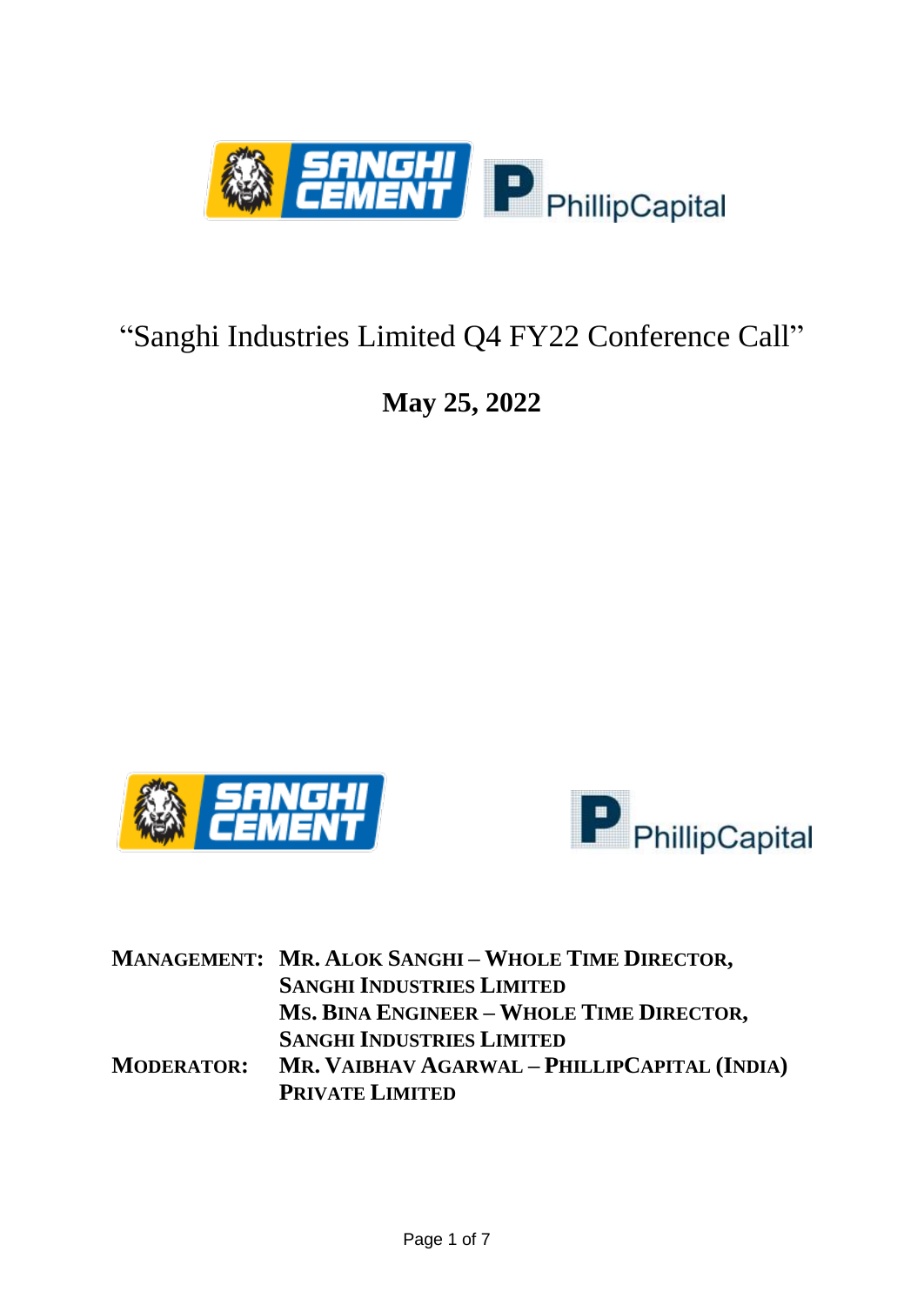

- **Moderator:** Ladies and Gentlemen, Good day and welcome to the Sanghi Industries Q4 FY22 Conference Call hosted by PhillipCapital (India) Private Limited. As a reminder, all participant lines will be in the listen-only mode and there will be an opportunity for you to ask questions after the presentation concludes. Should you need assistance during the conference call, please signal an operator by pressing '\*' and then '0' on your touchtone telephone. Please note that this conference is being recorded. I now hand the conference over to Mr. Vaibhav Agarwal from PhillipCapital (India) Private Limited. Thank you and over to you, Sir.
- **Vaibhav Agarwal**: Thank you. Good evening everyone. On behalf of PhillipCapital (India) Private Limited we welcome you to the Q4 FY22 call of Sanghi Industries Limited.

On the call, we have with us Mr. Alok Sanghi and Ms. Bina Engineer – Whole Time Directors of the Company.

I would like to mention on behalf of Sanghi Industries Limited and its management that certain statements that may be made or discussed on this conference call maybe forward-looking statements relate to future developments and the current performance. These statements are subject to a number of risks, uncertainties and other important factor, which may cause the actual developments and results to differ materially from the statements made. Sanghi Industries Limited and the management of the Company has no obligation to update or alter these forwardlooking statements, whether as a result of new information or future events or otherwise.

I will now hand over the floor to Ms. Bina Engineer from Sanghi Industries for opening remarks which will be followed by interactive Q&A. Thank you and over to you, ma'am.

**Management:** Good evening friends. Welcome to the conference call for Sanghi Industries Q4 Results.

So, I will start with analysis of numbers first. So, the volume numbers for the quarter was 7,20,000 tons which included about 54,000 ton of clinker sale and majority of clinker sale has been on account of exports. 6,65,000 ton was cement sale; this was almost entirely for domestic market. For the year of FY22 we have achieved a sales volume of 23,37,000 tons compared to 21,53,000 tons. So, for the year we have achieved an improved sales of about 8.5% and quarterly sales was about 20% better than the preceding quarter of December and about 4% lower in volume terms compared to the March '21 quarter. During March '21 quarter we had done additional clinker shipment so therefore the sales was on the higher side, but if I compare the cement sales, we have done slightly better compared to March '21 quarter in the current quarter.

So, domestic cement volume has improved marginally, export volume was lower during the quarter and for the year also the domestic cement volume has improved marginally and overall volume has also improved by 8.5% because of the exports done in earlier quarters.

In terms of the overall sales value, we have done gross sales of Rs. 449 crores and net sales of Rs. 353 crore. This was better by 8% on a YoY basis and about 27% better on immediately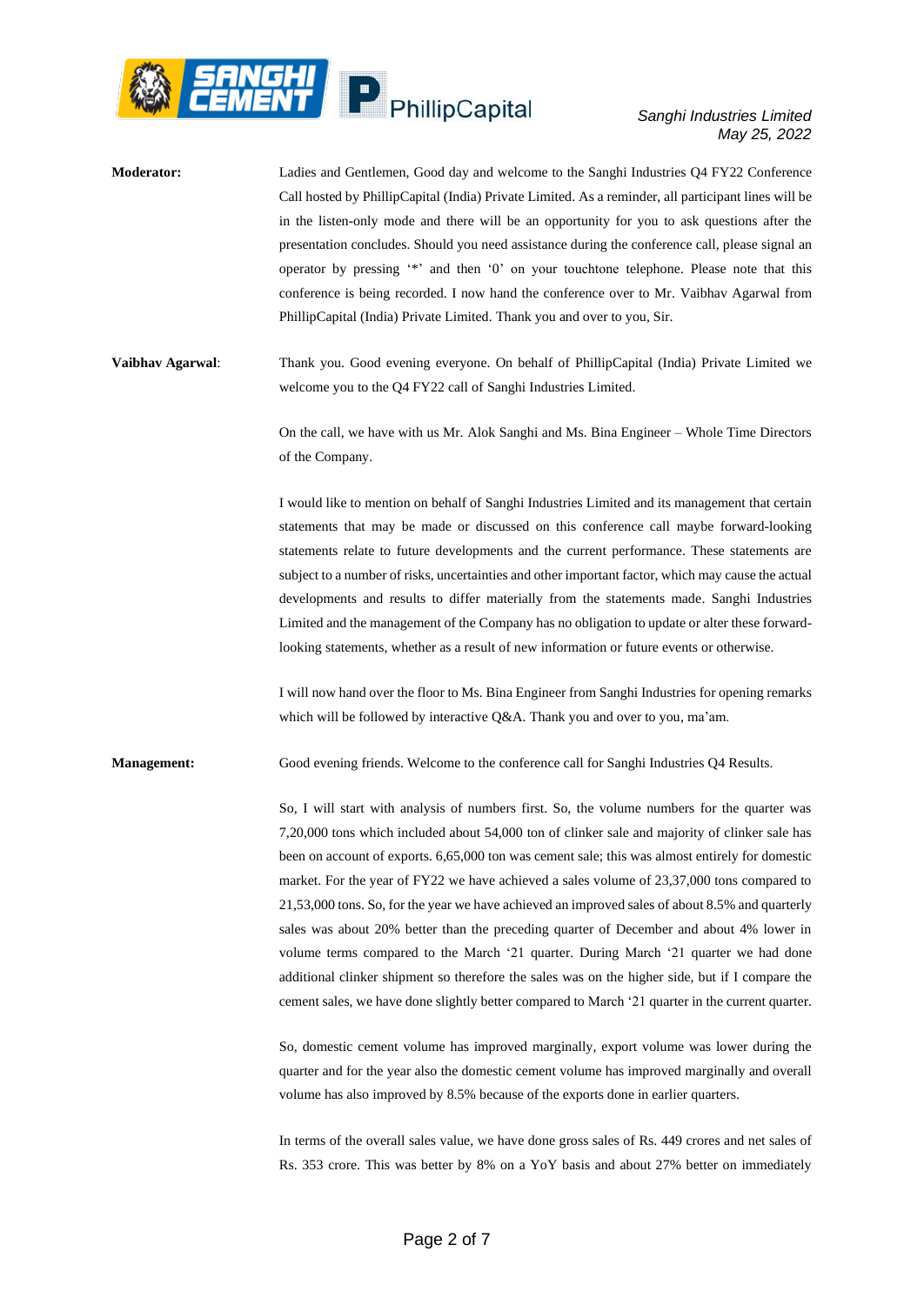

preceding quarter. On 12-month basis the sales has improved by almost 18.5%. Last year the sales were Rs. 1201 crores which has increased to Rs. 1,423 crore in current financial year on gross basis and on net basis it was higher by 20% at Rs. 1,123 crore compared to Rs. 936 crores in the FY21 year.

In terms of sales realization the domestic cement price during the quarter has improved by 8% on YoY basis however this was 5% lower compared to December quarter of 2021.

In terms of the year as a whole March 2021 year domestic cement prices were Rs. 292 average realization which improved to Rs. 329 in March 2022 that is FY22 so the sale price has improved by about 13%.

The geographical breakup was about 86% sales in Gujarat in the last quarter which was about 80% on a YoY basis and around 86% on the immediately preceding quarter. This year as a whole we have done about 84.5% sales in Gujarat compared to 82% in Gujarat in FY21. The balance is amongst the other states of Maharashtra, Rajasthan, and Kerala.

In terms of various expenditure analysis, the raw material cost has moved up marginally. In terms of cost per ton of sales, there is an increase of about Rs. 50 in the raw material cost most of this has been on account of the switchover of gypsum from chemical system to mineral system. Chemical system was available free of charge, but for improving the quality of the blended cement, we have switched over to mineral gypsum which we are of course buying at a cost and therefore the impact on raw material is on account of the gypsum switchover from chemical to mineral.

The biggest cost jump has happened on account of power and fuel. So, power-fuel cost has been increasing on account of the higher cost of coal as well as lignite. The coal cost was up from Rs. 0.91 per calorie to Rs. 2.40 paisa per calorie between March '21 and March '22 quarter. Similarly, the lignite cost has also moved up from Rs. 0.78 to Rs. 1.26 paisa and therefore for our fuel used in the kiln the cost of blended fuel has gone up from Rs. 0.87 paisa average to Rs. 2.24 paisa. So, this in turn is reflecting in the higher power fuel cost.

On the other hand, on power also similar increase was there, however, we have done good quantum of lignite mix during the quarter and that was mainly utilized for power and therefore the calorific cost jump in power is slightly lower than the fuel cost. We have done about 35% lignite mix compared to what used to be around 20% in the earlier quarters. So, over a period of time we have switched over more to lignite compared to coal. However, the coal that we procure continues to come at higher cost and lignite pricing has also gone up, substantial change of about 75% to 80% over last one year and therefore, the lignite cost has also moved up comparatively.

During this quarter we have also capitalized our expansion unit and the new unit does not have the waste heat recovery which is there in the old units and therefore the power is mainly coming from the thermal power plant to the extent of 95% and about 4% has come from waste heat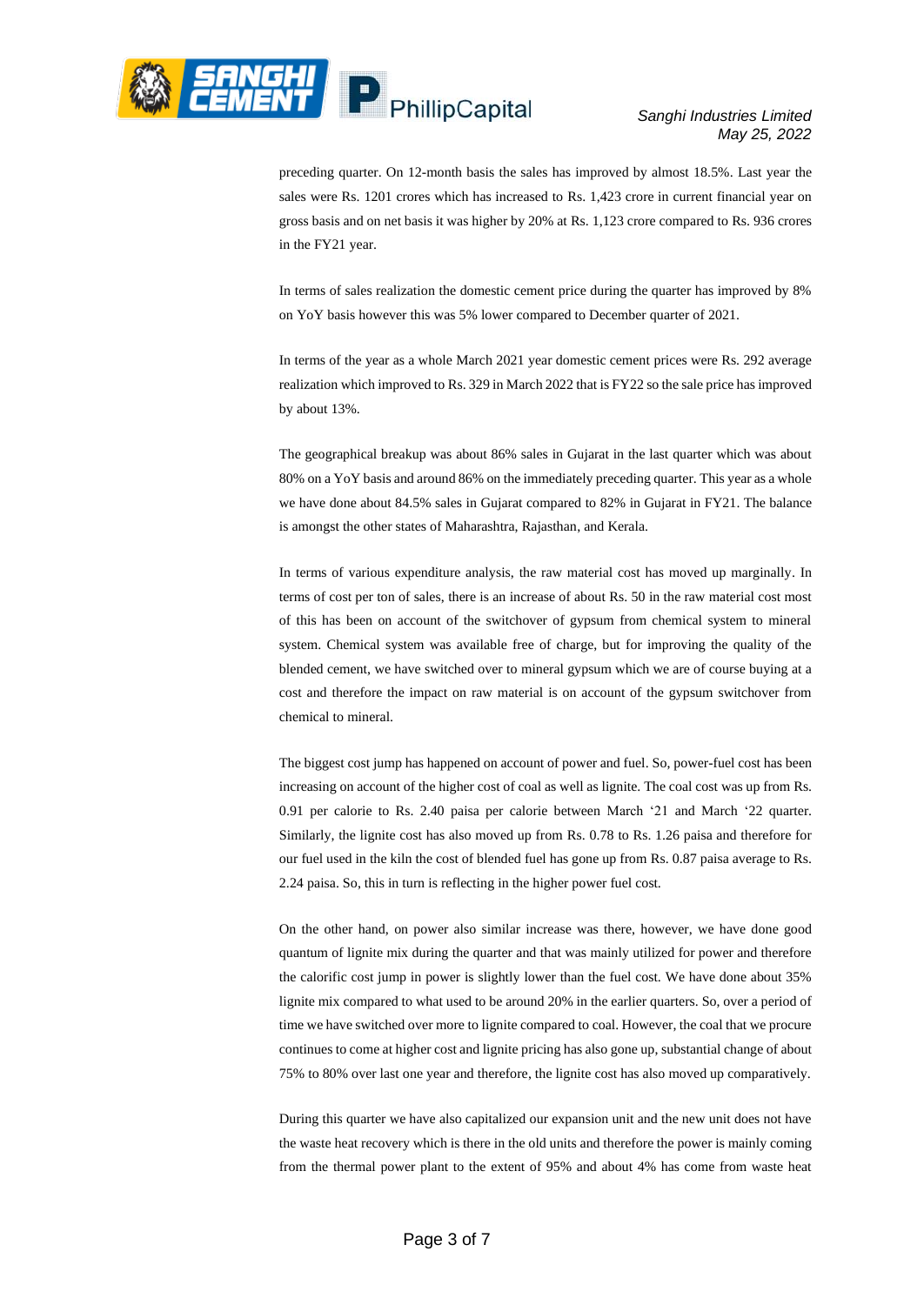

recovery that percentage was better at about 18%-19% from waste heat recovery in March '21 quarter where we had only one unit which is the first unit where WHR is installed.

In terms of selling and distribution cost, we have incurred Rs. 92 crores compared to Rs. 85 crores in the corresponding previous quarter that is YoY basis. This is mainly on account of the diesel cost increase we do about 15% of our transportation by sea route and balance 85% is by way of road. The other operating expenditure consists mainly of the packing cost which has moved up slightly, but off-setted by lower store and spares cost. We have done almost 26.5% sales by way of bulk cement in this quarter which has been increasing over a period of time and helps us to reduce the packing cost.

On the whole for the quarter, the EBITDA was Rs. 45.69 crores with EBITDA per ton including other income at Rs. 635 we have made provision of deferred tax and the total comprehensive income is about Rs. 6 crores.

I will quickly also mention about the annual reflection on the major cost variances:

So, raw material cost has gone up very marginal at about 5% to 6% which is mainly on account of the higher production as well as on account of the gypsum change which I mentioned.

The major jump has happened on account of the power fuel which has moved by nearly Rs. 125 crore this is clear reflection of the cost volatility as well as the short supply of coal and several purchases that have to be made in spot basis, etc. So, that is reflecting in this power fuel cost.

Selling-distribution cost has increased only in line with the increased volume on a YoY basis so there is no significant jump in selling-distribution cost.

For the year as whole, we have closed the year at net income of Rs. 1,140 crores which is 20% better than FY21 and we have achieved an EBITDA of Rs. 203 crores despite the cost pressures and EBITDA per ton for the year as a whole is Rs. 868.

I think this is the basic information about the quarter performance and we can answer the questions if any.

**Moderator:** Thank you. Ladies and gentlemen we will now begin the question-and-answer session. Our first question is from the line of Kashvi Dedhia from Centra Advisors. Please go ahead.

**Kashvi Dedhia**: What is the status of our Surat expansion?

**Management:** As we have mentioned in earlier calls we had acquired land and we were proceeding with it as a part of our expansion program, but then because of the COVID and other circumstances we decided that we should put that unit on hold for the time being and therefore we are currently not pursuing. We will review that after about a period of 18 months to 24 months once this current facilities are ramped up.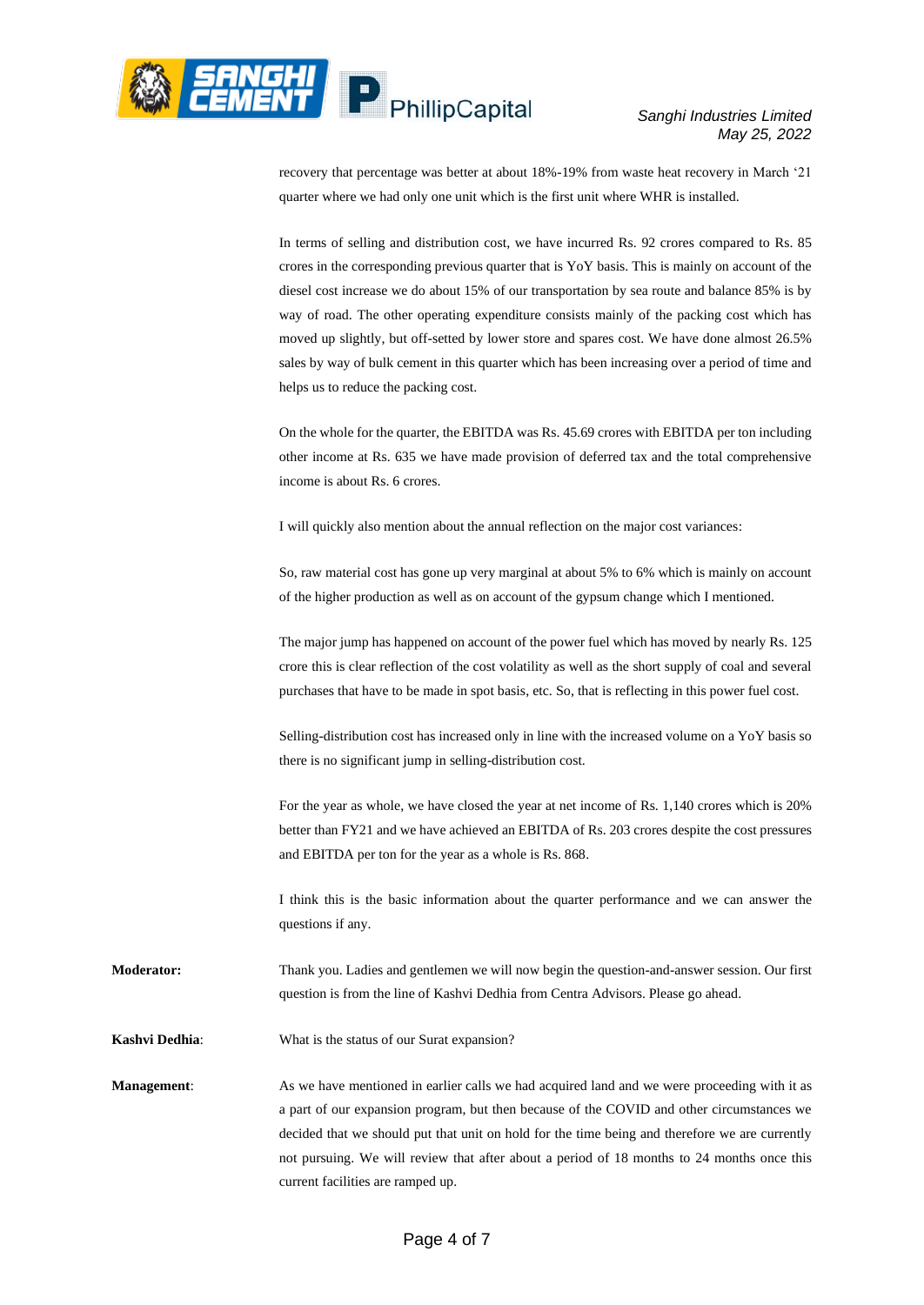

| Kashvi Dedhia:     | And what will be our CAPEX plan for next one or two years?                                                                                                                                                                                                                                                                                                                                                                                                                                                                                                                                                         |
|--------------------|--------------------------------------------------------------------------------------------------------------------------------------------------------------------------------------------------------------------------------------------------------------------------------------------------------------------------------------------------------------------------------------------------------------------------------------------------------------------------------------------------------------------------------------------------------------------------------------------------------------------|
| <b>Management:</b> | Since we have just completed all the required CAPEX and during this expansion as well as<br>earlier we have done lot of other marginal CAPEX such as installation of conveyor belt, this<br>waste heat recovery plant also in our first line. So, we do not foresee any major CAPEX in<br>coming 18 to 24 months.                                                                                                                                                                                                                                                                                                  |
| Kashvi Dedhia:     | And what will be the maintenance CAPEX?                                                                                                                                                                                                                                                                                                                                                                                                                                                                                                                                                                            |
| <b>Management:</b> | Normally maintenance CAPEX is around Rs. 20 to Rs. 30 on an annual basis.                                                                                                                                                                                                                                                                                                                                                                                                                                                                                                                                          |
| Kashvi Dedhia:     | And what is our lead distance for transportation?                                                                                                                                                                                                                                                                                                                                                                                                                                                                                                                                                                  |
| <b>Management:</b> | Our lead distance continues to be in the range of about 450 to 475 kilometers.                                                                                                                                                                                                                                                                                                                                                                                                                                                                                                                                     |
| Moderator:         | Thank you. The next question is from the line of Tanay Shah from DAM Capital. Please go<br>ahead.                                                                                                                                                                                                                                                                                                                                                                                                                                                                                                                  |
| <b>Tanay Shah:</b> | So, what is the average price increase which we have taken over the average Q4 price increase?                                                                                                                                                                                                                                                                                                                                                                                                                                                                                                                     |
| Management:        | If you ask the price in April and let us say 15 days of May the prices have moved up in Gujarat<br>by an average of about Rs. 30 to Rs. 35 for the Company, but after the diesel or excise duty cut<br>on diesel most companies are passing the benefit back to the consumer and so we are likely to<br>see a reduction of about Rs. 10 or so in the market going forward. So, if you look at quarter as a<br>whole and assuming this prices stay you should look at about a Rs. 25 increase from the $Q4$<br>pricing.                                                                                             |
| <b>Tanay Shah:</b> | So, on average will be like a 25% increase from the Q4 average because we are going to be<br>rolling by around Rs. 10 to Rs. 15 after the excise cut which the government announced?                                                                                                                                                                                                                                                                                                                                                                                                                               |
| Management:        | So, the prices have gone up by about Rs. 30, Rs. 35 already compared to Q4, but after the excise<br>duty cut it maybe about Rs. 10 lower so for Q1 you can expect an average price increase of about<br>Rs. 25 compared to the Q4 price in Q1.                                                                                                                                                                                                                                                                                                                                                                     |
| <b>Tanay Shah:</b> | So, the other question which I had was what is the demand outlook for us for the Western markets<br>because if you could give us a little bit of flavor on that as to how you feel the demand come in<br>the first half of this financial year?                                                                                                                                                                                                                                                                                                                                                                    |
| <b>Management:</b> | It is very difficult to estimate the demand right now in Q4 we saw little bit of reduction in demand<br>compared to last year. Last year as you all recall the base effect was very low so we had very<br>strong demand in Q4 last year. In this quarter the demand is more or less normalized. So, in<br>Gujarat specifically you saw more or less about 2% reduction in demand on a YoY basis. In Q1<br>which is the current quarter the demand is continuing to remain strong, but not to the levels what<br>we all had anticipated. So, because of the high prices there is a bit of a pressure on demand that |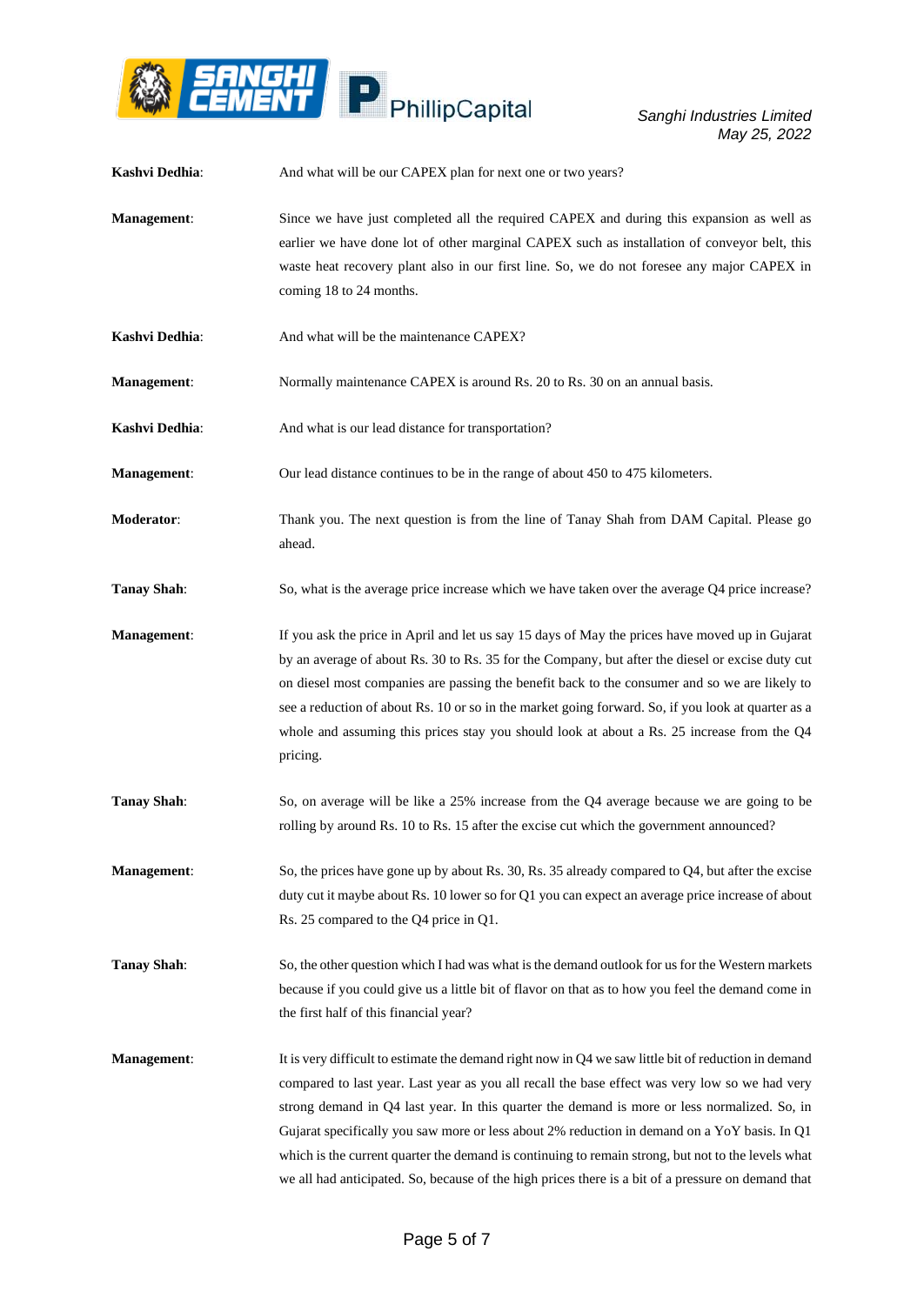

is one and secondly specifically in Gujarat we had a lot of aggregate and sand mining issues because of which the mining lease holders has gone on a strike for a period of about 15 days. So, we have very low demand in the month of May because of this strike issue which is now resolved. So, these are the reasons why we are seeing a lot of volatility even on the demand front.

- **Tanay Shah**: So, we have seen approximately a 2% reduction in demand on YoY basis for Q4 and currently the demand has bounced back post the sand mining issue which we faced in the first 15 days it remained volatile rather?
- **Management**: Yes.
- **Tanay Shah:** If I could squeeze in another question it would be anything on the cost escalations in Q1 coming let us say the first half what are we seeing as to the coal trends and the petcoke trends what do you feel what our inventory would come at?
- **Management:** The markets are continuing to remain firm so the coal prices are not really a tapering off as most people were anticipating and the excise duty cut on diesel has been a big relief for the industry of course the benefit of the diesel price cut is being passed on to the consumer, but I feel that because of the lower price it should propel some amount of demand in the market. So, I am not seeing very large green shoots in terms of the cost pressure at least for Q1 maybe the situation will improve further in Q2 or Q3.
- **Moderator**: Thank you. Our next question is from the line of Dharmesh Shah from Emkay Global. Please go ahead.
- **Dharmesh Shah**: Two questions one is how many days of inventories we are maintaining because on the balance sheet side we do not see any material increase on our inventory numbers rather the entire industry is witnessing a significant buildup of the inventory and secondly on the payable side also we see a significant increase in the payable, so can you just explain this inventory and payables part?
- **Management:** I said that for coal our inventory is averaging around above 15 days currently and therefore there may not be any additional build up on coal. In terms of trade payables apparently the last 6 months higher cost of coal has affected the trade payables and we have negotiated a longer tenure of credit from our suppliers and therefore trade payables appear on the higher side on a YoY basis.

**Moderator**: Thank you. I now hand the conference back to Mr. Vaibhav Agarwal. Over to you, Sir.

**Vaibhav Agarwal:** Just one small question I had to you Alok sir you mentioned on the call that you have reduce price Rs. 10 a bag because of diesel impact, so is this as large as Rs. 10 a bag or savings coming to cement manufacturer because the excise duty cut or this is more like the benefit is more than past what you are actually getting?